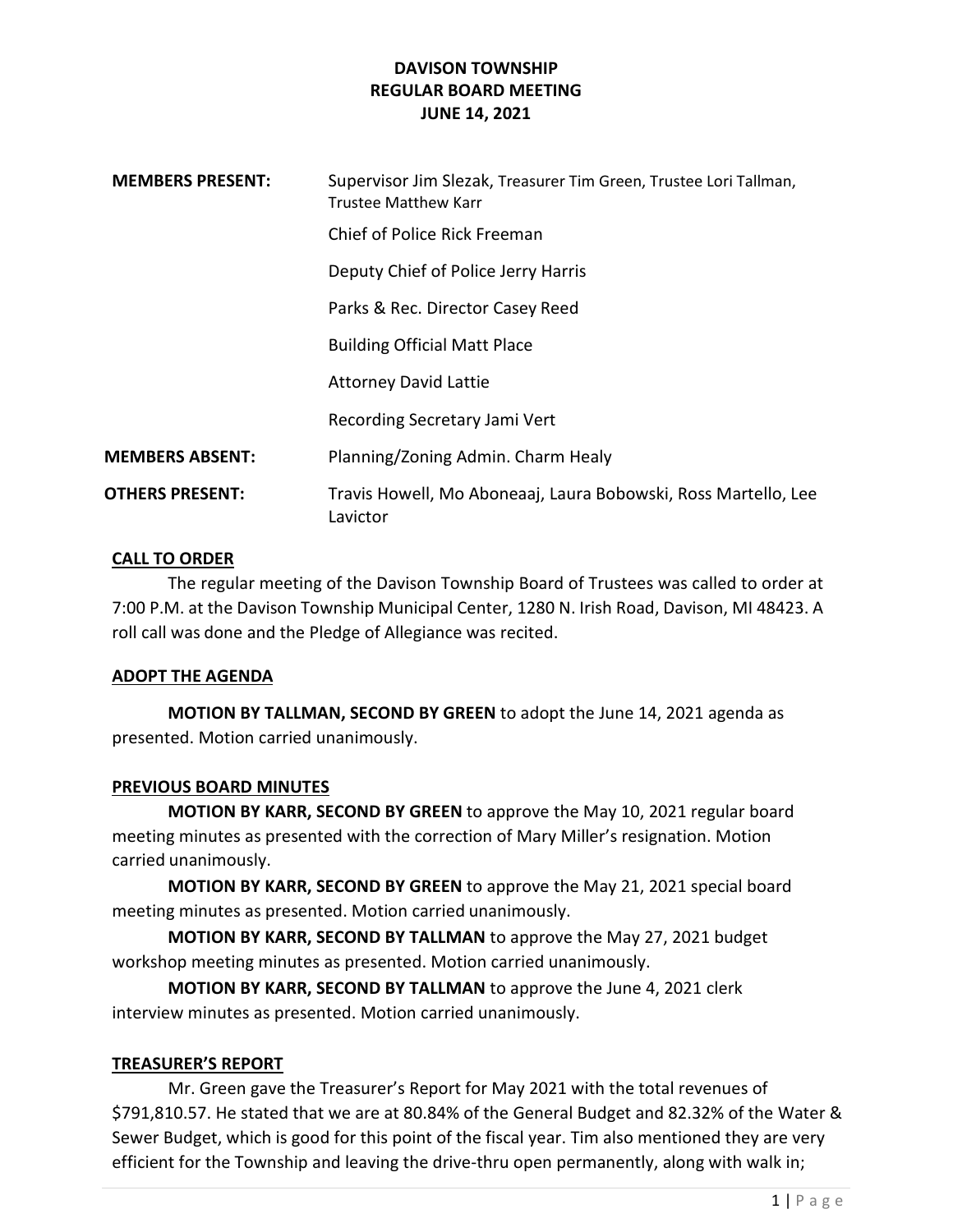implementing in the Fall mail in taxes to Chase Bank.

## MOTION BY KARR, SECOND BY SLEZAK to approve the May 2021 Treasurer's

Report as presented. Motion carried unanimously.

## BOARD EXPENDITURES

Mr. Slezak gave the board expenditure report for May 7, 2021 through June 9, 2021 with the total expenses of \$1,997,936.45.

MOTION BY KARR, SECOND BY GREEN to approve payment of the Board Expenditures as presented. Roll call: Yes- Green, Karr, Tallman, Slezak. Motion carried.

Karr – discussion on credit for recycling not being picked up for about a month

Slezak – discussion on monetary this year; or credit next year

### DEPARTMENT REPORTS

Supervisor – Representative Dave Martin honored retiring Police Chief Rick Freeman with a plague

Clerk – None

Treasurer's – See Treasurer's Report

Police – New police officer Dexter was hired; good things he has already heard about the new hire; turn it over in tip-top shape

Parks & Rec. – Lake Callis is busy; Festival of Flags went great - weather was good, great turn out and kids had a blast; almost all rentals are booked; adventure days; plant sales; congratulates Chief Rick Freeman; best luck

Planning/Zoning – None

Building – Place stated they had 28 building permits; construction cost of \$2,332,576.00; revenue of \$25,723; 11 new homes; hopes housing will continue to boom but with the cost of lumber, it may slow; congratulates retiring Chief Rick Freeman

### PUBLIC COMMENT

The public comment period opened at 7:12 P.M.

 Laura Bobowski – 11122 E Atherton Road - appeal on the property; zoning approved a pole barn that is going to be extremely loud; date should be correct when asked to be able to come to the meeting; never got response back; put something in place; send letters out; Karr – what is going on; Laura – building a pole barn; not a necessity; don't need to put in front of the house; Lattie – variance are sent out to residents within 300 feet; time-to-time meetings get adjourned; a letter was sent out; don't have to send out another letter; staff refer residents to planning and zoning for any questions; Place – formal recognition was read aloud at the meeting; Lattie – process did work; Laura - is there a way to appeal an appeal; Lattie – you have to prove it will affect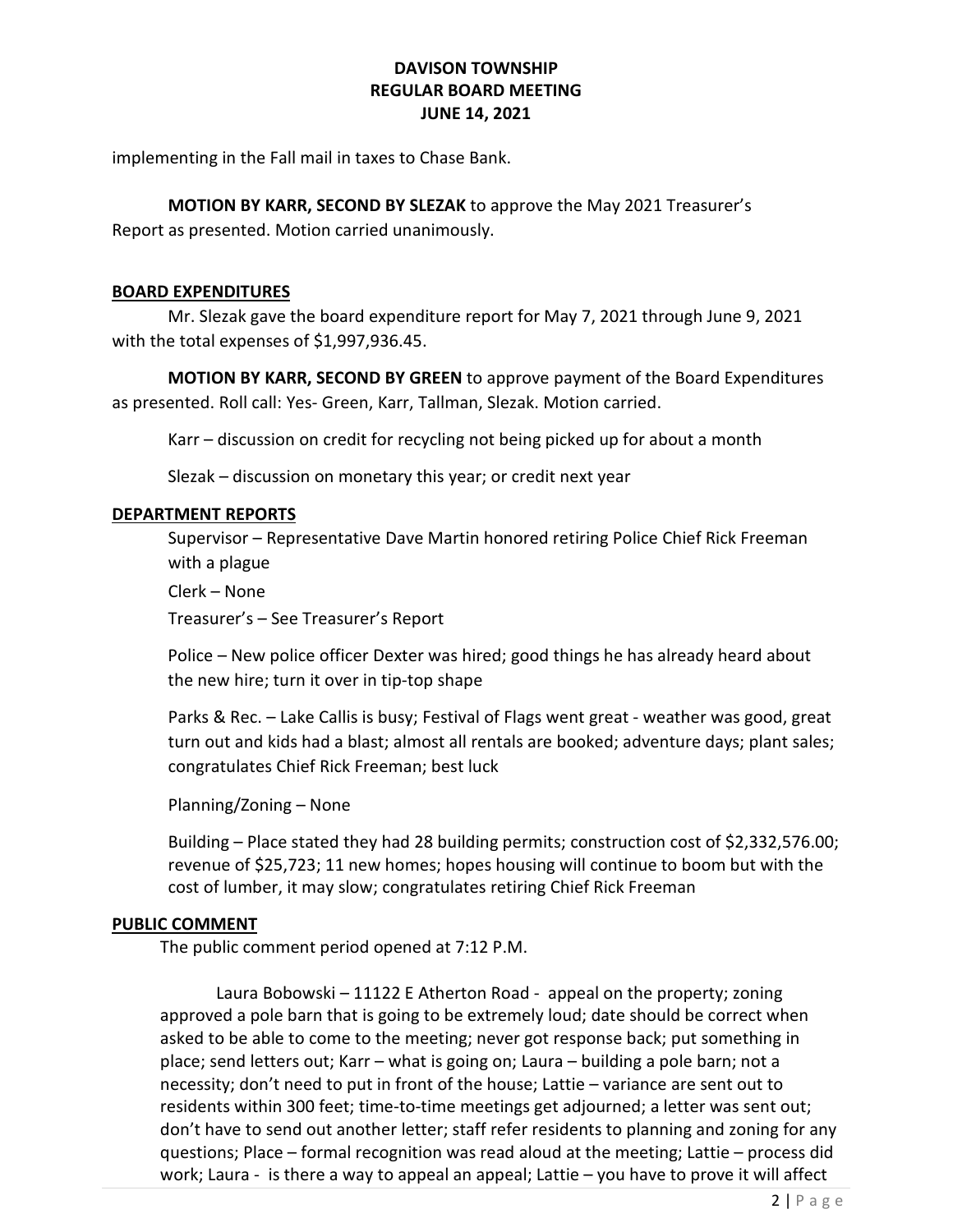you; Genesee County is where you need to go to appeal

Ross Martello – 8111 Ohara Drive – speak on behalf of Travis Howell; was not sure what the clerk does; thinks Travis would be a good fit; works hard; good at communicating; cares about his community

Lee Lavictor – 4040 N Irish Road – support Travis Howell; served with Travis; family first; true supporter of the community

Jamie Hartwell – 7204 Popplewood Drive – supports Travis Howell; if I don't understand something he will explain it; helps out the community

The public comment period was closed at 7:25 P.M.

## NEW BUSINESS

## Resolution for Retiring Chief of Police Rick Freeman

Slezak read aloud the resolution; Karr thanks him for his years of service; Tallman thanks him for his service as well; Green stated that Chief would come over to check on the other side of the department and thanks him for his years of dedication; Slezak thanks him as well for all he has done with the community and keep the community safe, appreciates everything you do.

### Appoint candidate for Clerk's Position

 Slezak - had multiple emails; phone calls from around Davison Township for the support of two of the candidates; I have some against both candidates being the Clerk; not going to read all; don't feel to go that route; know as the board we are behind the residents

Lattie - do discussion before you vote; makes it easier

 Karr – responsible to pick a qualified candidate; lost some good people in the clerks department; don't need any more disruption; limit the disruption; Travis would be most qualified

 Green – most qualified candidate; looked at all four candidates; we have accomplished a lot since being appointed to the board; Mo would be most qualified

 Tallman – new to the board; serving the community; thanks all four candidates; applicants are not friends today, they are applicants; customer service; involved in community is what we need; I am following the voters and Travis would be most qualified

 Slezak – residents stopped and talked to myself about both candidates; talked to the residents; known both candidates for long period of time; business back ground would be greatly helpful; Mo would be most qualified

 Lattie – now we have a blessing and a curse; break the tie; county will set and choose the candidates for nominations; township will pay for it; motion, second and vote you don't want to go through endless rounds of this; additional comments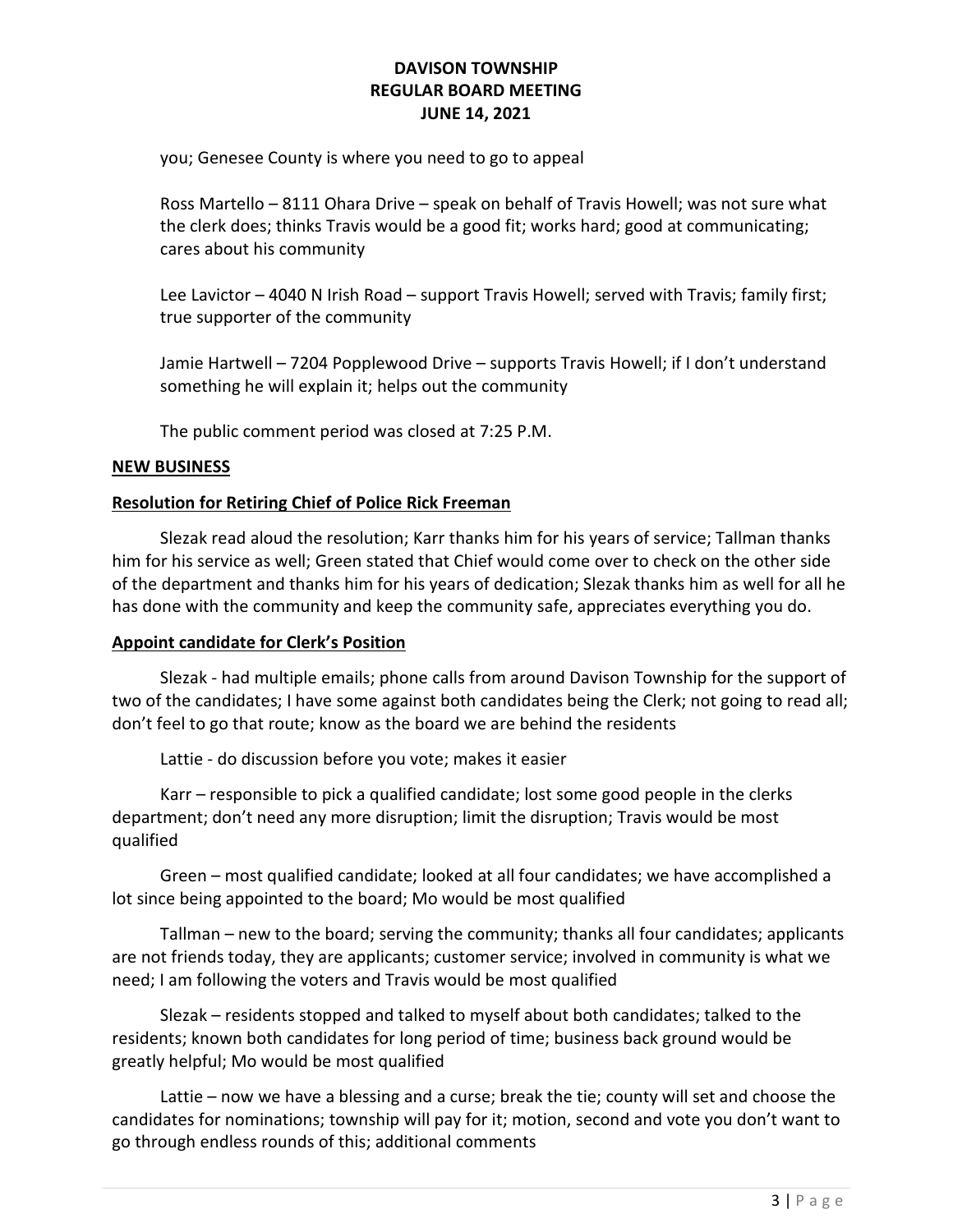Slezak – both candidates will run again; both candidates love their community; big responsibility

 Tallman – we are here to serve the community; value the individual of all boards; Travis is the best candidate

Karr – if we don't make a decision now, we need to by July  $14<sup>th</sup>$ 

Lattie – dead line is July  $14<sup>th</sup>$ ; election is not the way; if we don't appoint, county steps in for a special November election; the county will put the party to the vote; tonight, is not the dead line

Green – we need to have someone picked we can't move forward

MOTION BY KARR, SECOND BY TALLMAN to appoint Travis Howell as Clerk. Roll call -Tallman – yes; Karr – yes; Green – no; Slezak – no; Motion does not carry.

 MOTION BY GREEN, SECOND BY SLEZAK to appoint Mo Aboneaaj as Clerk. Roll call – Tallman – no; Karr – no; Green – yes; Slezak – yes; Motion does not carry.

Lattie – voting – dead lock; issue, additional discussion; potential; no formal debate; explore other avenues; policy making; elections; discuss questions

 Tallman – who qualifies; pros and cons; lots of equal marks; comes down to intangible; ability either one can do it; Travis lost only by 11 votes; Travis still continues to show up

Karr – votes in 15 months; clerks would be comfortable with Travis; not a lot of learning

 Green – business side; Slezak and myself could work close with Mo; Mo has proven track record; Mo would ask the board for their recommendation as to the Deputy; where as Travis would just go with what he wants; clerks department would work with either one; best candidate

 Slezak – similar yes; short term; long term goals; experience; work experience; works with public daily; business oriented; helps community out

 Tallman – strongly disagree not a financial institution; we don't need finance; private sector; still need help

MOTION BY TALLMAN, SECOND BY KARR to appoint Travis Howell as Clerk. Roll call - Tallman – yes; Karr – yes; Green – no; Slezak – no. Motion does not carry.

Lattie – dead line is July 14, 2021; something has to happen; do you want to adjourn at a later date; need to agree on a different time or date

Slezak – digest all the information

 Lattie – schedule at a later date on a normal time; don't make a decision unless all are present; add this to a special meeting

Slezak – Monday, June 21, 2021 at 7:00 P.M.

Tallman – would like to work with either candidate; believes both candidates can do the